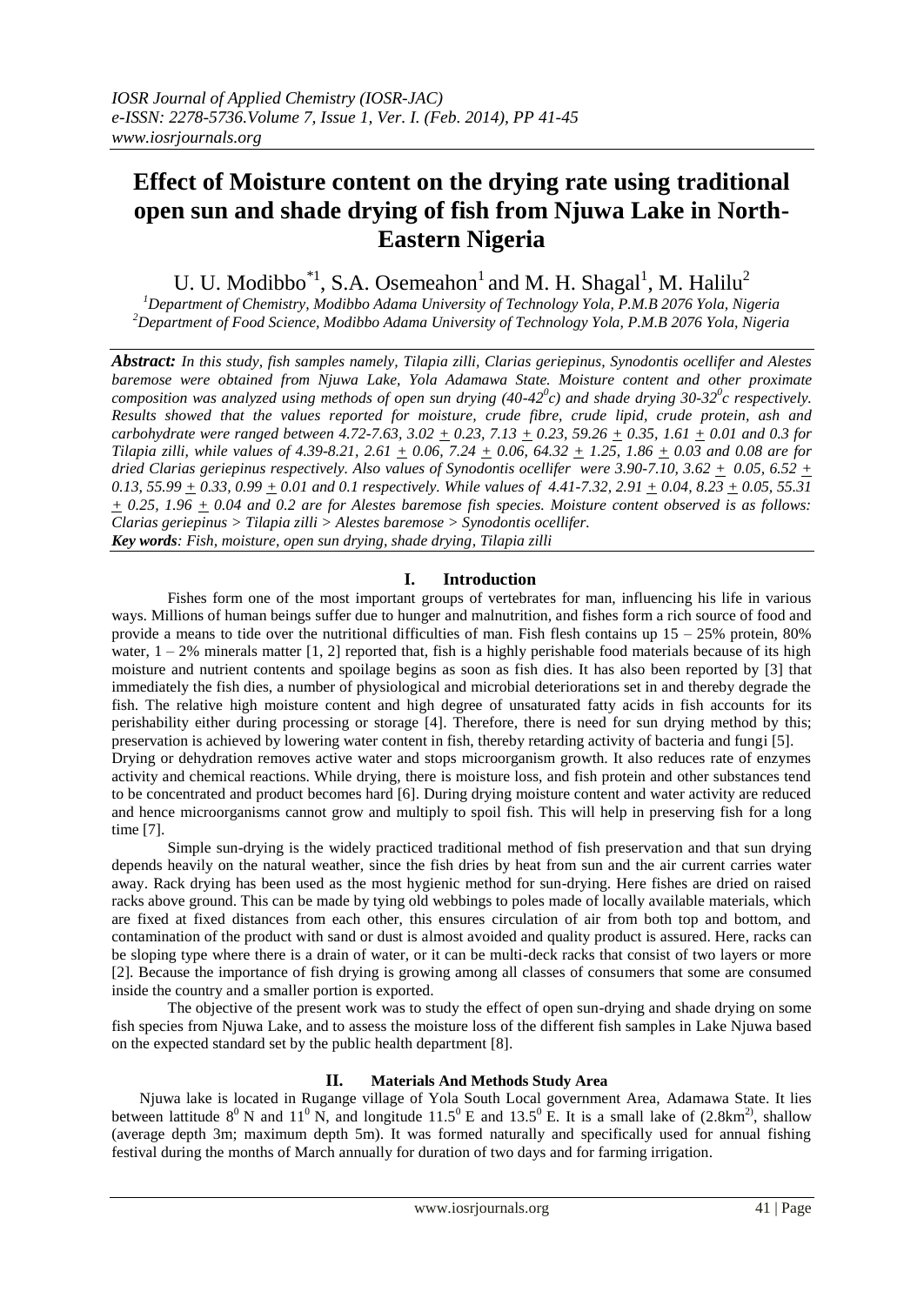## **Sampling process**

Four samples (*Tilapia zilli, Clarias gariepinus, Synodontis ocellifer and Alestes baremose*) were used for the analysis of the moisture content using open-sun drying and shade drying methods respectively. The aforementioned fish were caught from Njuwa Lake. The fish samples were cleaned and gutted. Fish sample was cut and prepared for drying. The samples were then dried under the open-sun and shade and moisture content for each sample were measured at interval of 30 minutes each, until equilibrium is maintained.

## **Analytical Process**

**Determination of Moisture Content**: open sun and shade drying methods was used in the determination of moisture content. 11.87g of fresh fish samples were weighed at the initial of the experiment and the drying temperatures of the aforementioned methods of the time of conducting the experiment are at  $(40-42^{\circ}\text{C})$  and  $(30)$  $-32^{\circ}$ C) respectively. The measured samples were placed until a constant weight for 7h and 30 min was obtained according to the official methods of analysis [9]. The percentage moisture content (% MC) was computed as follows:

Moisture (%) = Loss in weight on drying (g) / Initial sample weight  $X$  100.......(1.0)

**Determination of Ash Content:** The standard test method for ash content-ASTM D2866-94 was used. A crucible was pre-heated in muffler furnace to about  $500^{\circ}$ C for 3 hours. It was then cooled in desiccators and weighed. 1.0g of each dried fish sample was transferred into the crucibles and re weighed. The crucibles containing the samples were then placed in a cold muffler furnace and the temperature was allowed to rise to 500<sup>o</sup>C. It was removed and allowed to cool in a desiccator to room temperature (30<sup>o</sup>C) and re weighed again. The ash content was calculated using the equation: Ash  $(\%)$  = ash weight (g)/Oven dry weight (g) X 100………….. (1.1)

**Determination of Crude Fiber**: 1.0 g of each fish sample was boiled in 30 ml of 0.3N sulphuric acid for 15 minutes, then 40mls of 1.5N sodium hydroxide was added, the boiling was continued for another 15 minutes and then allowed to cool. The mixture was then filtered and washed several times with distilled water. The residue was then treated with 0.3N hydrochloric acid, filtered and washed with distilled water to neutrality and then with acetone. The residue was then dried in an oven at  $105^{\circ}$ C then weighed into a clean crucible and ash for 3 hours at  $500^{\circ}$ C. Crude fibre was calculated using the equation:

Crude fibre (%) weight of sample before using – weight of sample after using / weight of sample after using X 100 ……………….(1.2)

**Determination of crude Lipid (Ether Extract):** 2g of the sample for each fish sample was weighed into a 250 ml conical flask and 50 ml of diethyl ether was added, shook and allowed to stand overnight. The mixture was then filtered over a gravity filtration set and washed down with the same solvent. The ether was removed by evaporation on a water bath and then dried at  $105^{\circ}$ C in the oven for 1 hour and weighed. Percentage oil was calculated using the equation

Crude Lipid (%) = weight of oil / weight of sample X 100……………… (1.3)

Determination of crude protein and carbohydrate was carried out according to the official methods of analysis [9].

| respectively       |               | Table 1. MOISture Content for open-suit and shaue-urying at varied temperature of 40- |                    | $42$ C and $30-32$ C |
|--------------------|---------------|---------------------------------------------------------------------------------------|--------------------|----------------------|
| Fish Sample        | Drying method | Initial weight $(g)$                                                                  | Final weight $(g)$ | %Moisture            |
|                    |               |                                                                                       |                    |                      |
| Tilapia zilli      | F-OS/drying   | 11.17                                                                                 | 4.72               | 42                   |
|                    | F-S/drying    | 11.17                                                                                 | 6.85               | 61                   |
|                    | H-OS/drying   | 11.17                                                                                 | 6.51               | 58                   |
|                    | H-S/drying    | 11.17                                                                                 | 7.63               | 68                   |
| Clarias geriepinus | F-OS/drying   | 11.17                                                                                 | 4.65               | 42                   |
|                    | F-S/drying    | 11.17                                                                                 | 6.61               | 59                   |
|                    | H-OS/drying   | 11.17                                                                                 | 4.39               | 39                   |
|                    | 42<br>Page    |                                                                                       |                    |                      |

### **III. Results And Discussion**

Table 1: Moisture Content for open-sun and shade-drying at varied temperature of 40-  $42^{\circ}$ c and 30-32 $^{\circ}$ c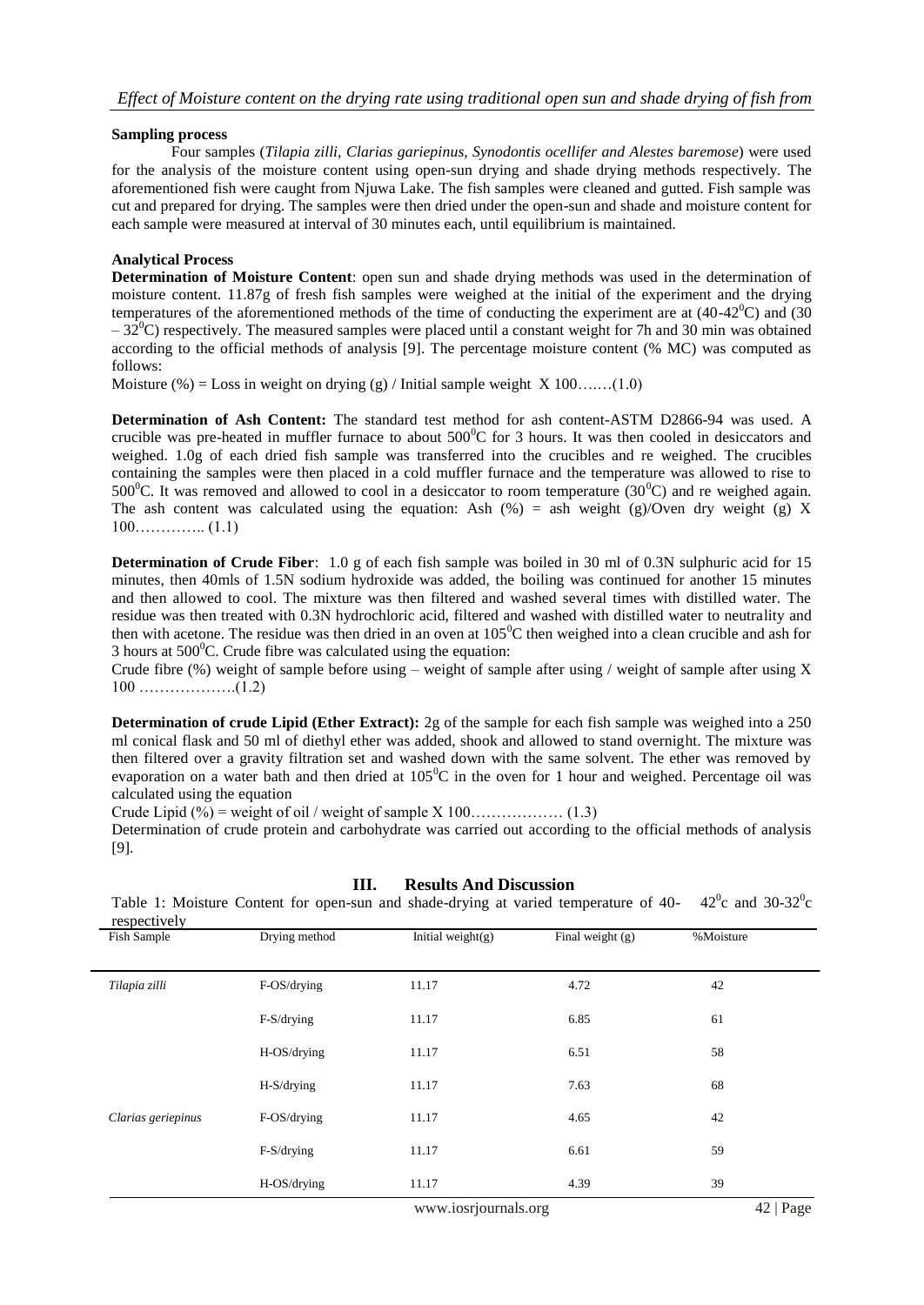|                      | H-S/drying  | 11.17 | 8.21 | 74 |
|----------------------|-------------|-------|------|----|
| Synodontis ocellifer | F-OS/drying | 11.17 | 4.23 | 38 |
| Alestes baremose     | F-S/drying  | 11.17 | 6.04 | 54 |
|                      | H-OS/drying | 11.17 | 3.90 | 35 |
|                      | H-S/drying  | 11.17 | 7.10 | 64 |
|                      | F-OS/drying | 11.17 | 4.79 | 43 |
|                      | F-S/drying  | 11.17 | 6.34 | 57 |
|                      | H-OS/drying | 11.17 | 4.41 | 39 |
|                      | H-S/drying  | 11.17 | 7.32 | 66 |
|                      |             |       |      |    |

Key: F-OS, flesh open sun; F-S, flesh shade; H-OS, head open sun; H-S, head shade.

| Table 2: proximate composition of fish <sup>a</sup> |                             |               |               |                 |               |                                 |  |  |  |
|-----------------------------------------------------|-----------------------------|---------------|---------------|-----------------|---------------|---------------------------------|--|--|--|
| Fish sample                                         | Moisture<br>content (range) | Crude fiber   | Crude Lipid   | Crude protein   | Ash           | Carbohydrate<br>(without fiber) |  |  |  |
| Tilapia zilli                                       | 4.72-7.63                   | $3.02 + 0.03$ | $7.13 + 0.23$ | $59.26 + 0.35$  | $1.61 + 0.01$ | 0.3                             |  |  |  |
| Clarias geriepinus                                  | 4.39-8.21                   | $2.61 + 0.06$ | $7.24 + 0.06$ | $64.32 + 1.25$  | $1.86 + 0.03$ | 0.08                            |  |  |  |
| Synodontis ocellifer                                | $3.90 - 7.10$               | $3.62 + 0.05$ | $6.52+9.13$   | $55.99 + 0.033$ | $0.99 + 0.01$ | 001                             |  |  |  |
| Alestes baremose                                    | 4.41-7.32                   | $2.91 + 0.04$ | $8.23 + 0.05$ | $55.31 + 0.25$  | 1.96+0.04     | 0.2                             |  |  |  |

<sup>a</sup> Values are means of triplicate determination+ SD

From Table 2. It was observed that the moisture content has decreased from initial moisture content (M.C.) of 11.17 to a range of between 3.90 to 4.72 as depicted in Table 2. Due to the reduction in moisture content, it was observed that the crude protein, crude lipid and ash all increased. This low moisture content is an indication that the dried fish samples have a tendency to be very stable. This results is in agreement by the work conducted by [3]



Fig 1: variation moisture content of *Tilapia zilli* with time in minutes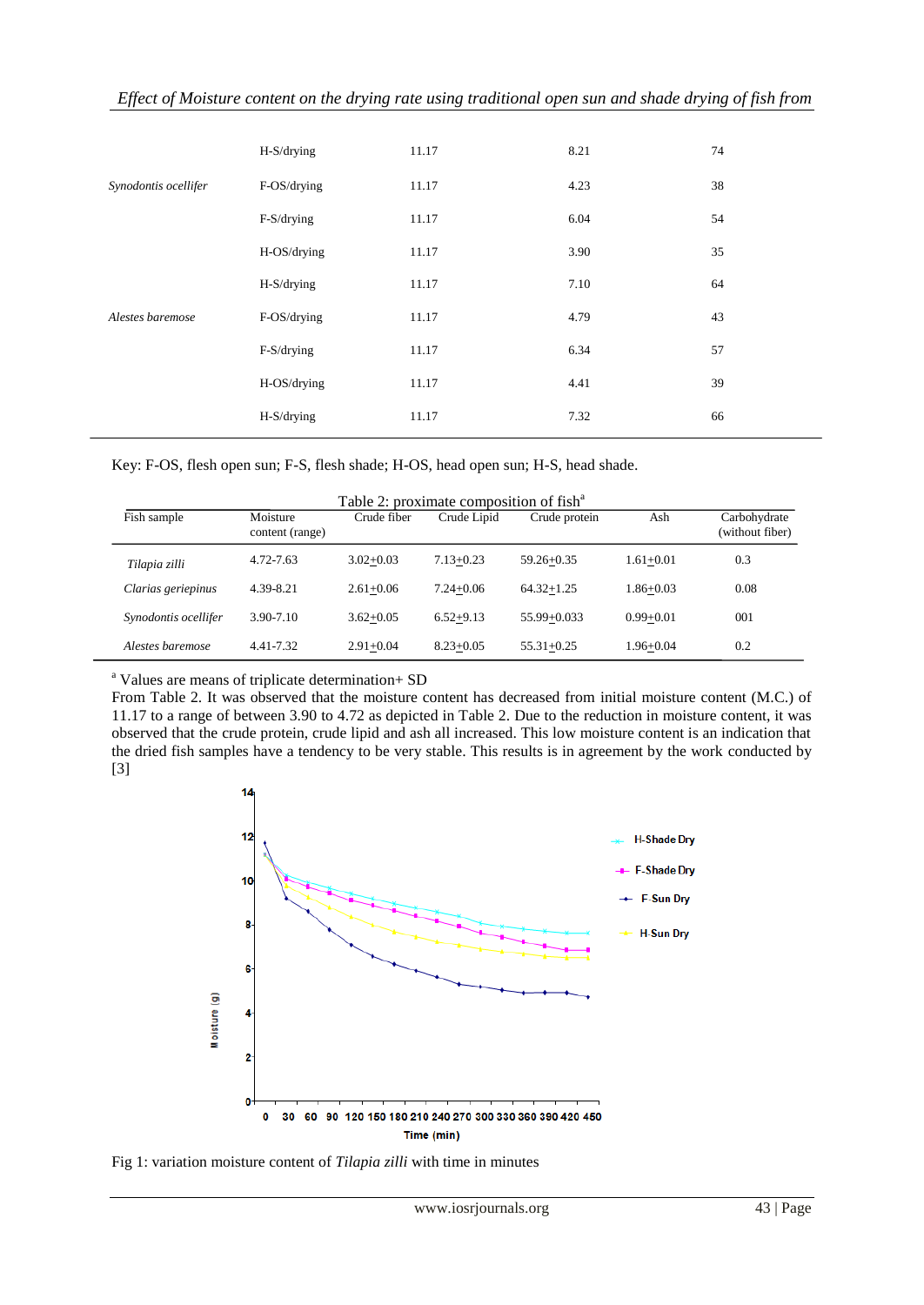Figure one shows the variation moisture content of *Tilapia zilli* fish for open-sun and shade drying in minutes. The result of this data was compared of fish samples dried under the open-sun and the shade.

The initial moisture content was 11.17g for flesh sample and 11.17g for head sample as shown in figure 1 above. The moisture content decreased from 11.17g to 4.72 after 7:30 hours of sun drying but when compared with the fresh head sample under the sun for 7:30 hours, result obtained showed that the moisture content decreased from 11.17g to 6.51g, and this shows that the heat radiation penetration required to dry the head sample was more as compared to the flesh sample. The decline in moisture content was greatest in flesh sample than in the head sample which dried slowly. This indicates that the head sample had more moisture.

This result was compared to the shade drying sample, result reveals that drying was slower under the shade than in the sun for both samples that is flesh sample dried for 7:30 hours under the shade was 11.17g to 6.85g and head sample dried for the same period of time showed a moisture content decrease from 11.17g to 7.63g. these results portrays that drying fish sample under the sun is faster than in the shade [2] shows that, diffusion will increase with rise in temperature. Drying will therefore proceed more rapidly with temperature increase.



Fig 2: variation of moisture content *Clarias geriepinus* with time in minutes.

In figure 2 shows variation of moisture content between the dehydrated fish samples under the sun and shade drying. It is evident in the result that there was a clear variation. Fish sample dried under the open-sun and head sample dried under the shade, portrays the following result under the same temperature. For flesh sample 11.17g was reduced to 4.65g and the head sample the moisture content was reduced from 11.17g to 4.39g, comparing the results of sun drying and shade drying from an initial weight 11.17h the result shows that flesh sample was reduced to 6.61g and 8.21 respectively. This indicated that sample dried under the sun is faster. Considering the use of drying and shade drying it has been observed that the sun drying take period of dehydration of fish sample [10, 11, 12].



Fig 3: variation of Moisture Content of *Synodontis ocellifer* with time in minutes. Figure 3 shows changes in moisture content of *Synodontis ocellifer* for sample dried under the sun and in the shade temperatures. From the result it was observed that, flesh sample for both sun and shade drying and head